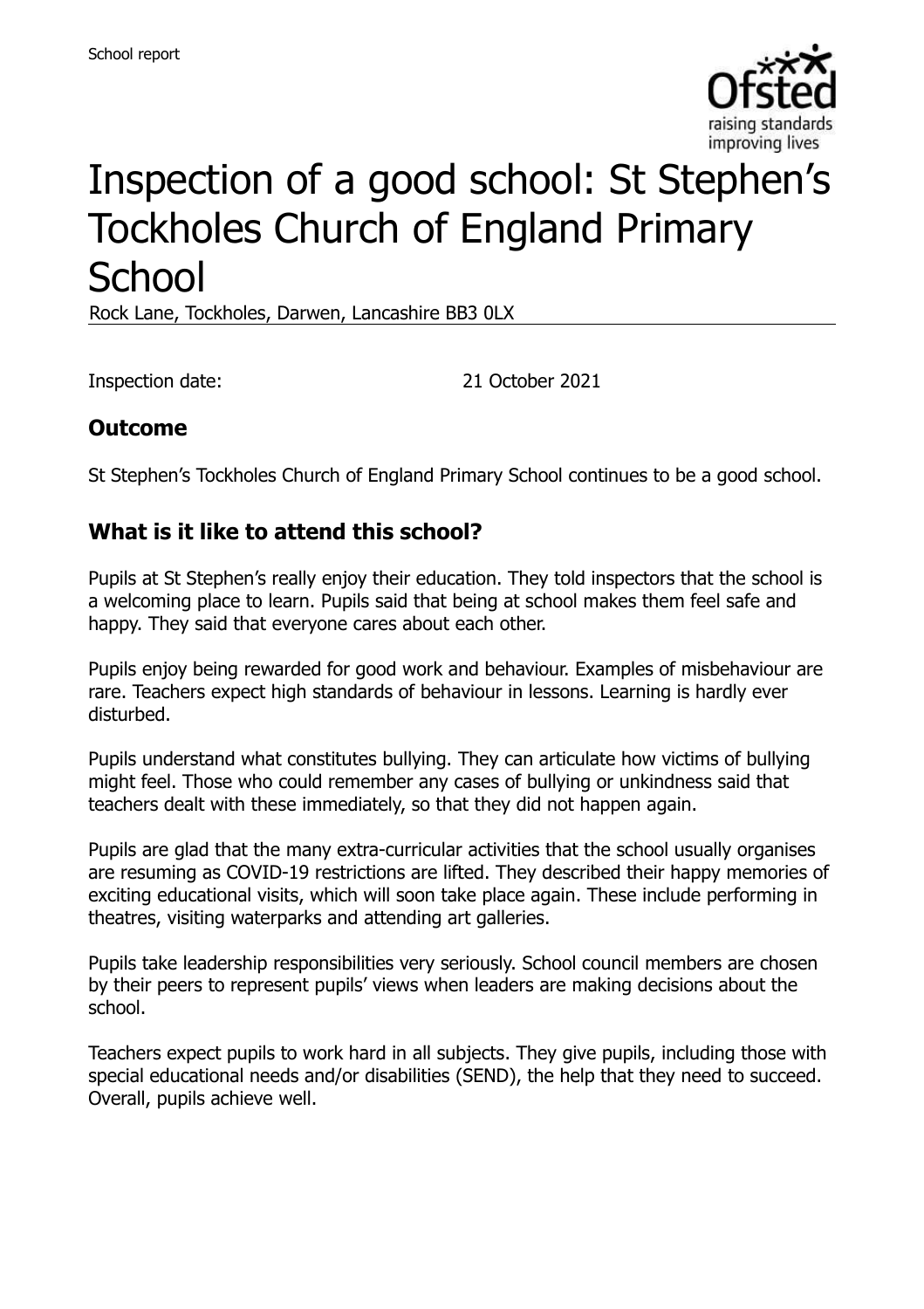

#### **What does the school do well and what does it need to do better?**

Leaders have developed an ambitious curriculum for pupils. They have fully incorporated the school's key aims and values into the curriculum. These include the development of spirituality, resilience, initiative and respect for the environment.

In this school of only two classes, the curriculum plans in each subject are carefully organised to support pupils in mixed-age classes to learn effectively. Leaders' wellorganised curriculum plans lay out clearly what pupils should know and remember by the end of each year. Teachers revisit essential knowledge several times over a key stage so that pupils have frequent opportunities to consolidate prior learning and build on it over time.

The school's expectations of what pupils can and should achieve are high. Teachers have a deep knowledge of all the subjects that they teach. All pupils, including those with SEND, progress well through most subjects, including mathematics and English. However, on occasions, in some subjects, the activities that teachers choose to introduce new knowledge are not the most appropriate to help pupils learn about the subject. Very occasionally, teachers miss out some of the subject-specific content outlined in curriculum plans. Consequently, pupils' knowledge in some areas of these subjects lacks sufficient depth.

Teachers encourage pupils to read widely. Pupils talked excitedly to the inspector about their favourite books and authors, and about World Book Day. Teachers read stories and poems to pupils with infectious enthusiasm.

Children begin to learn to read from the start of Reception Year. The teaching of early reading is very well planned and monitored. There is a high level of consistency in how staff teach daily phonics sessions. In early years, teachers match books carefully to children's reading ability.

Pupils progress well through the phonics programme. Leaders ensure that those pupils who have fallen behind in reading, including those with SEND, get the help that they need to catch up with their peers. Older pupils continue to develop their fluency in reading. By the end of Year 6, they are well prepared for the demands of the secondary-school curriculum.

The curriculum in early years is very well planned. Mathematics, reading, writing and speaking are developed across all areas of learning. The development of vocabulary is a strong feature of the early years curriculum. Staff know how children learn. They make sure that they are happy and settled and enjoy learning.

Pupils with SEND are very well supported in following the same curriculum as their classmates and learn confidently alongside them in the same classroom. Leaders and teachers are effective in identifying and meeting the needs of pupils with SEND. The school has a very strong focus on developing 'the whole child'. Pupils are taught right from wrong. They learn about other ethnicities, cultures and religions. Pupils respect people who are different from themselves.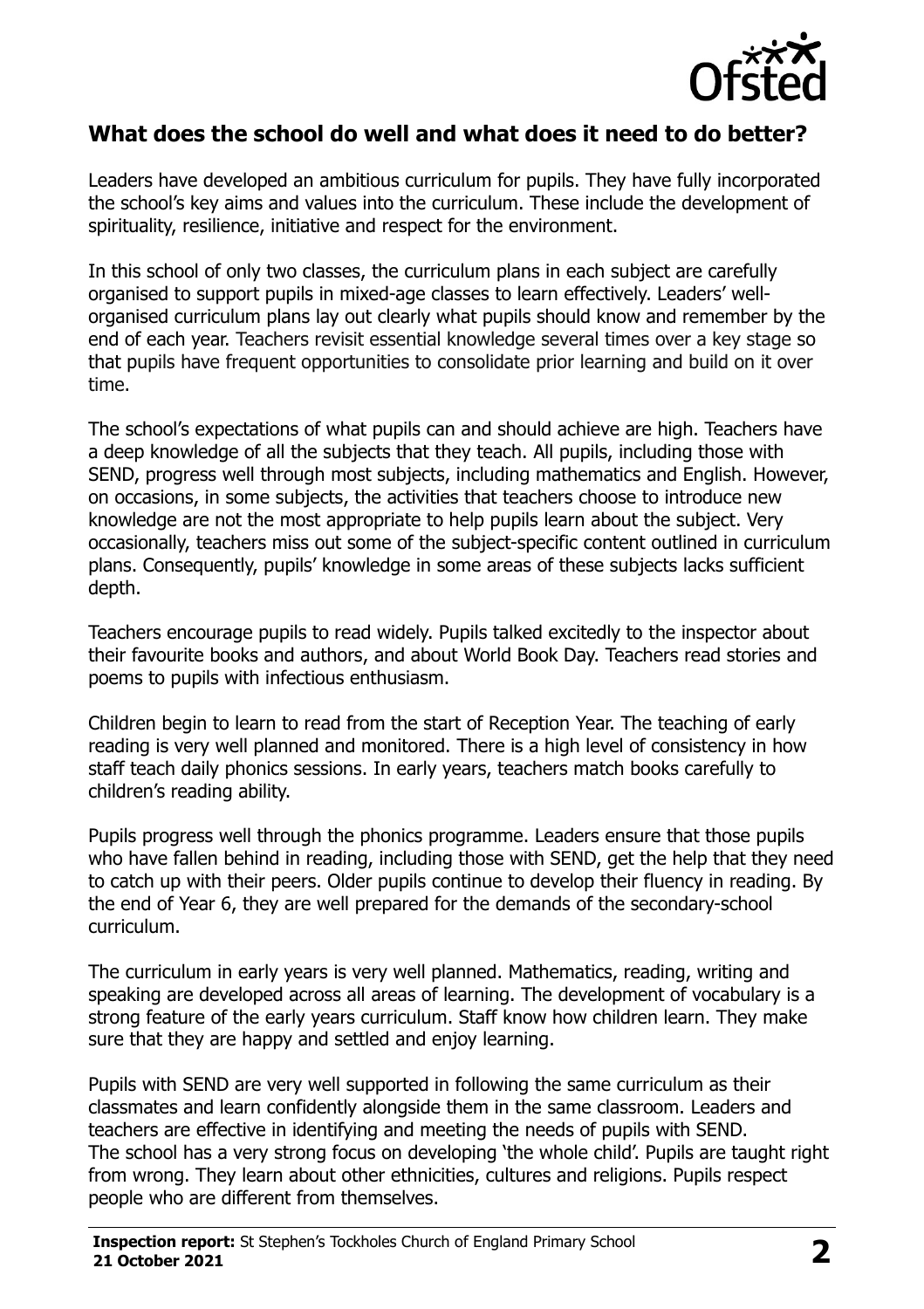

Teachers deal swiftly with the very rare instances of misbehaviour and bullying. Teachers model a calm and respectful manner and pupils copy their example. Pupils behave very well in class and at social times.

Staff enjoy working at this school. They told inspectors that they feel valued and supported by leaders, including governors. They welcome opportunities to collaborate with other schools to share expertise and good practice.

## **Safeguarding**

The arrangements for safeguarding are effective.

Leaders, including very experienced governors, ensure that everyone at the school understands their role in keeping pupils safe. Staff are trained in how to implement the school's policies. Leaders' safeguarding procedures are very efficient.

Staff know pupils and their families well. The 'emotions chart' that pupils fill in every morning contributes to staff quickly noticing if something is wrong. Staff work very well with external specialists so that pupils receive the help that they need.

Pupils have been taught how to keep themselves safe, including if approached by strangers, and when using the internet.

## **What does the school need to do to improve?**

## **(Information for the school and appropriate authority)**

■ Some of the activities chosen by teachers to introduce new knowledge and concepts are not the most appropriate pedagogical choices. Added to this, teachers sometimes omit some of the subject-specific content that is outlined in curriculum plans. As a result, pupils' knowledge in some areas of these subjects lacks sufficient depth. Leaders should ensure that teachers implement the school's curriculum plans as intended to allow pupils to develop a deep and rich knowledge across the full breadth of subjects.

## **Background**

When we have judged a school to be good, we will then normally go into the school about once every four years to confirm that the school remains good. This is called a section 8 inspection of a good or outstanding school, because it is carried out under section 8 of the Education Act 2005. We do not give graded judgements on a section 8 inspection. However, if we find evidence that a school would now receive a higher or lower grade, then the next inspection will be a section 5 inspection. Usually, this is within one to two years of the date of the section 8 inspection. If we have serious concerns about safeguarding, behaviour or the quality of education, we will deem the section 8 inspection a section 5 inspection immediately.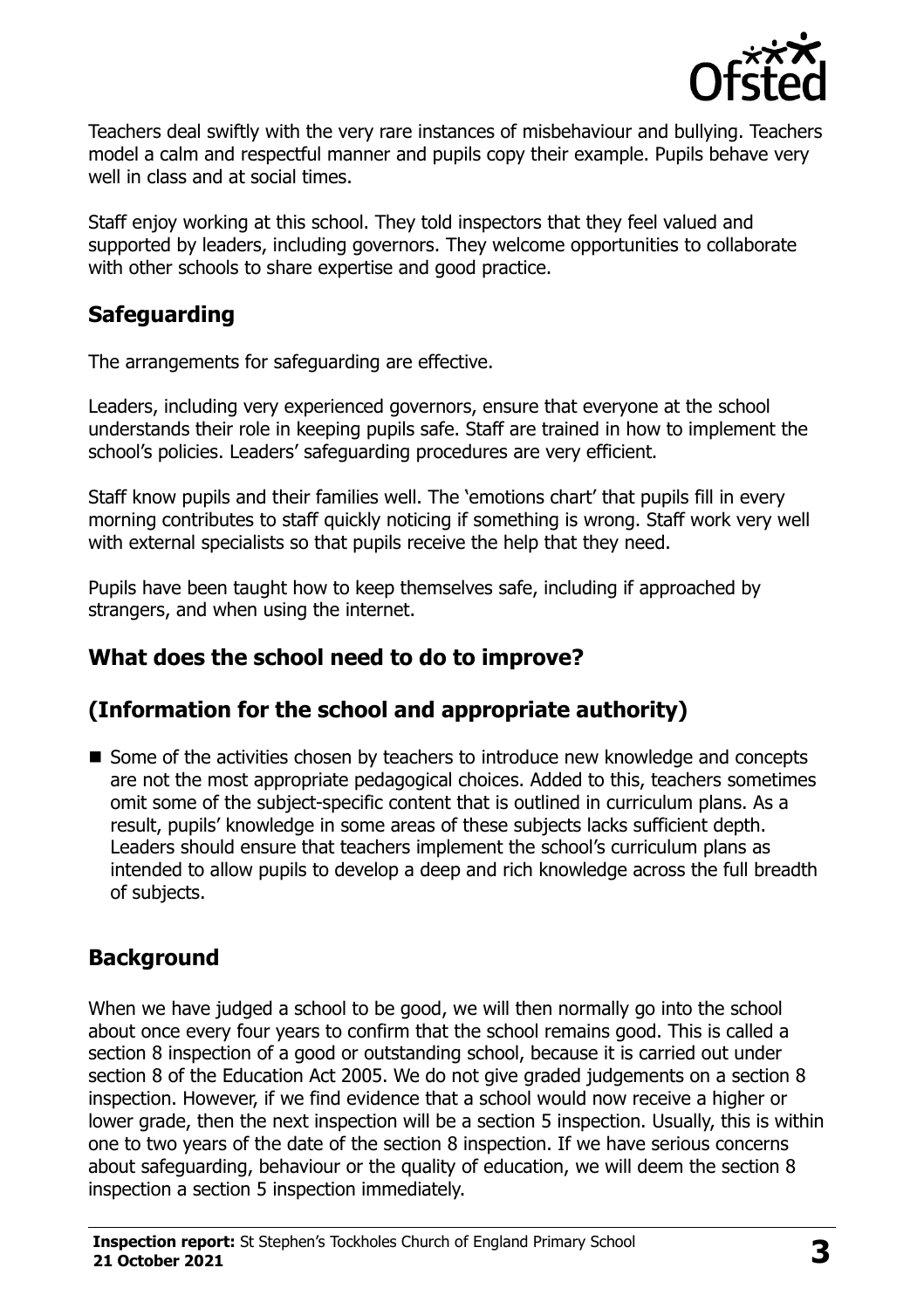

This is the first section 8 inspection since we judged the school to be good in September 2016.

#### **How can I feed back my views?**

You can use [Ofsted Parent View](https://parentview.ofsted.gov.uk/) to give Ofsted your opinion on your child's school, or to find out what other parents and carers think. We use information from Ofsted Parent View when deciding which schools to inspect, when to inspect them and as part of their inspection.

The Department for Education has further quidance on how to complain about a school.

If you are the school and you are not happy with the inspection or the report, you can [complain to Ofsted.](https://www.gov.uk/complain-ofsted-report)

## **Further information**

You can search for [published performance information](http://www.compare-school-performance.service.gov.uk/) about the school.

In the report, '[disadvantaged pupils](http://www.gov.uk/guidance/pupil-premium-information-for-schools-and-alternative-provision-settings)' refers to those pupils who attract government pupil premium funding: pupils claiming free school meals at any point in the last six years and pupils in care or who left care through adoption or another formal route.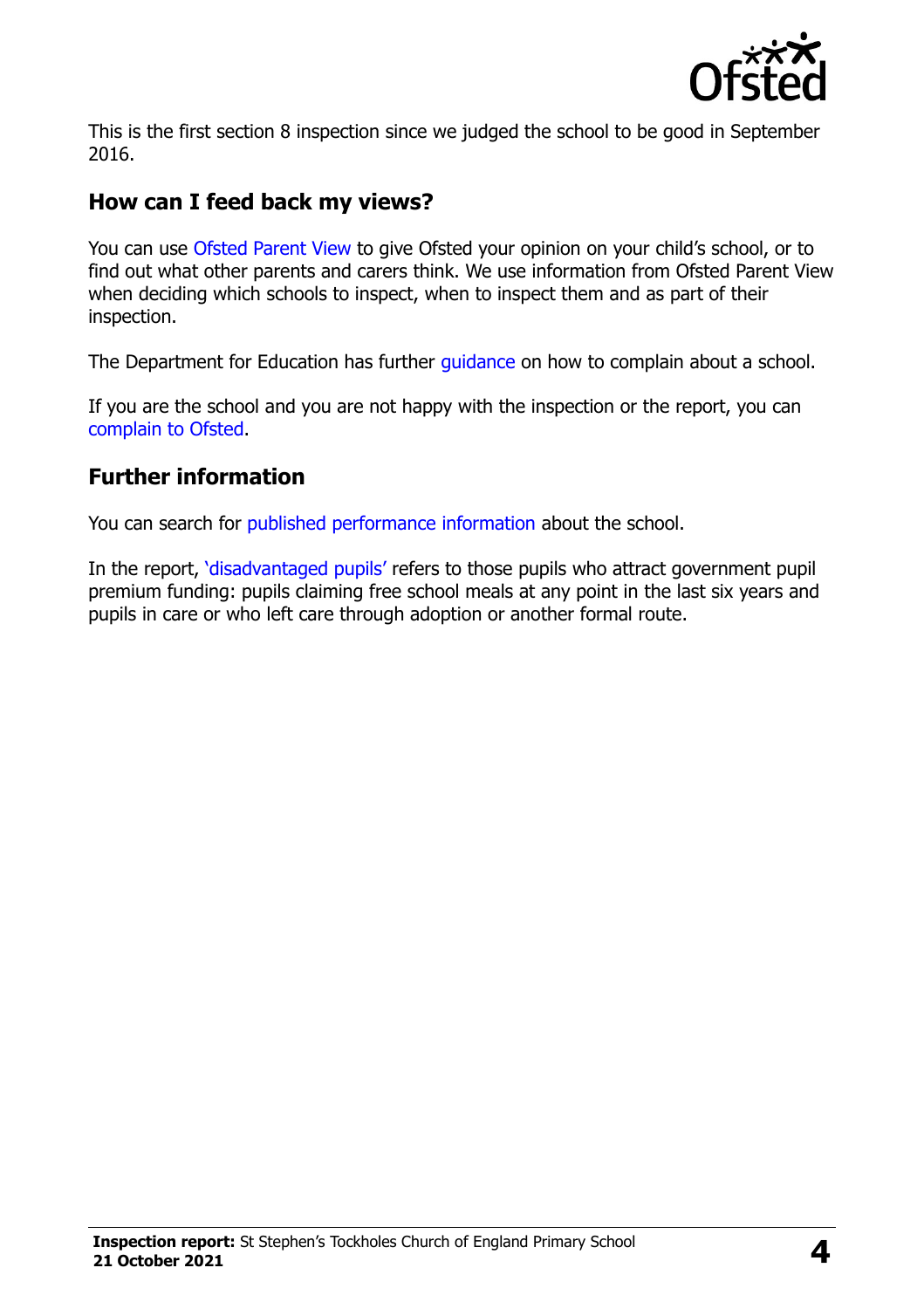

## **School details**

| Unique reference number             | 119459                                                                 |
|-------------------------------------|------------------------------------------------------------------------|
| Local authority                     | <b>Blackburn with Darwen</b>                                           |
| <b>Inspection number</b>            | 10199996                                                               |
| <b>Type of school</b>               | Primary                                                                |
| <b>School category</b>              | Voluntary aided                                                        |
| Age range of pupils                 | 4 to 11                                                                |
| <b>Gender of pupils</b>             | Mixed                                                                  |
| Number of pupils on the school roll | 61                                                                     |
| <b>Appropriate authority</b>        | The governing body                                                     |
| <b>Chair of governing body</b>      | Paul Adnitt                                                            |
| <b>Headteacher</b>                  | Michelle Smith                                                         |
| Website                             | www.tockholesschool.org.uk                                             |
| Date of previous inspection         | 13 and 14 September 2016, under section<br>5 of the Education Act 2005 |

## **Information about this school**

- The headteacher is the executive headteacher of this school and The Redeemer Primary School.
- The school does not use any alternative provision.
- St Stephen's Tockholes is a Church of England voluntary-aided primary school. Its previous section 48 inspection took place in June 2016.

## **Information about this inspection**

- **Inspectors held discussions with the executive headteacher, the deputy headteacher,** assistant headteachers and the special educational needs coordinator.
- **Inspectors also spoke to members of the governing body, including the chair of** governors.
- Inspectors carried out deep dives in the following subjects: early reading, science and history. This involved discussions with subject leaders and teachers, as well as talking to pupils about their work. Inspectors visited lessons in these subjects and looked at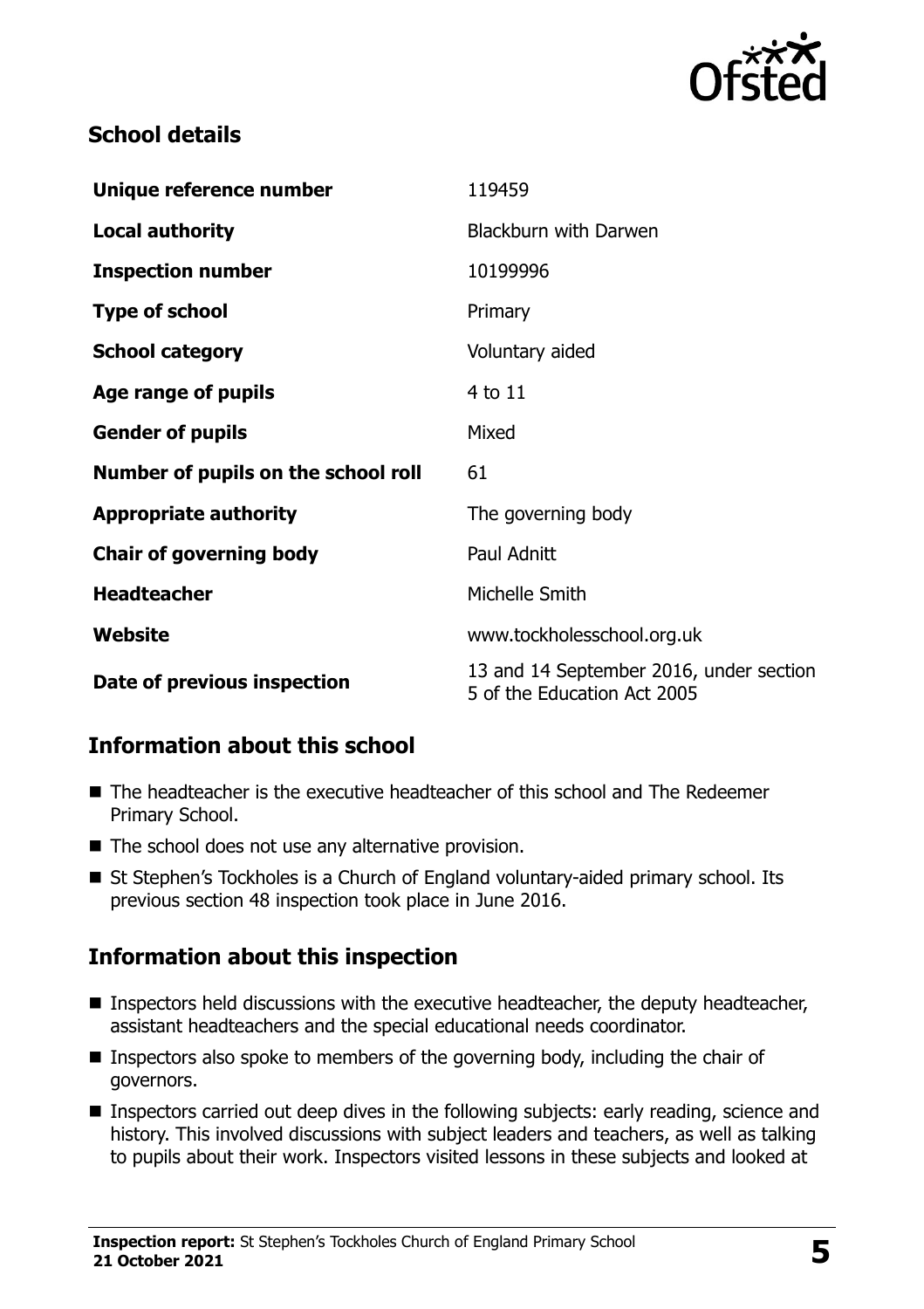

curriculum plans and pupils' work. An inspector heard individual younger pupils reading to their teachers.

- An inspector analysed the school's records of recruitment checks on staff. Inspectors spoke to staff and leaders about the school's procedures and systems for safeguarding pupils. They also discussed with staff and pupils how the school teaches pupils to keep themselves safe, including when on the internet.
- Inspectors observed pupils' behaviour in classrooms and at social times.
- Inspectors considered the responses to Parent View, Ofsted's online survey. This included the free-text responses. Inspectors also reviewed the responses to Ofsted's staff survey and the responses to Ofsted's pupil survey.

#### **Inspection team**

Liz Kelly, lead inspector **CELL COLLEGATE:** Ofsted Inspector

Michelle Joyce **Ofsted Inspector**